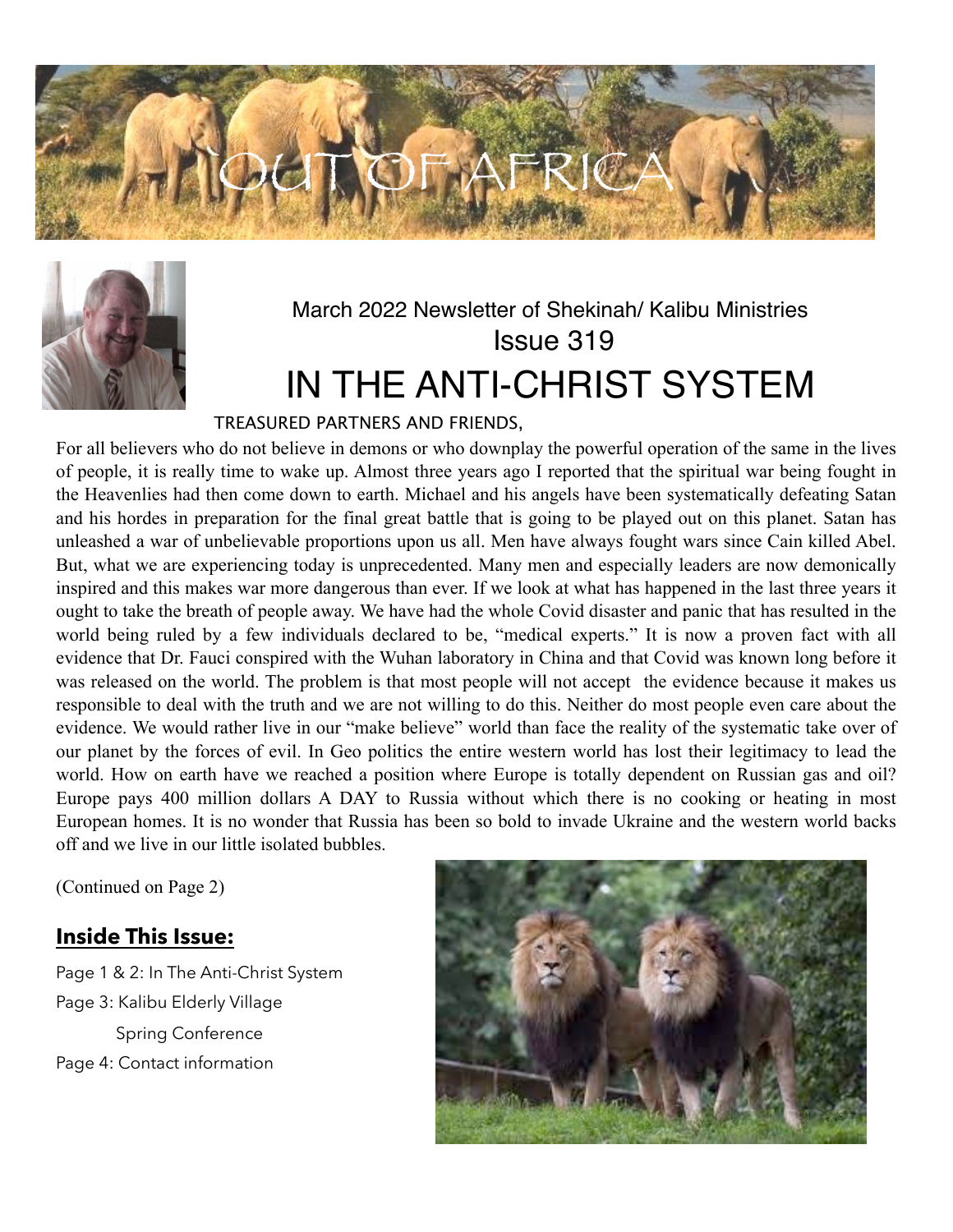# IN THE ANTI-CHRIST SYSTEM (CONT.)

NATO is an utter joke, a spineless amoeba and a pathetic excuse for a war machine. The total failure of USA to make itself sufficient in oil when it is readily available is nothing short of a conspiracy. Americans will complain and complain at the gas price but still return Biden as the worst of the Democrats to office in the next elections. I watched in horror as Canadians went crazy over Trudeau just yesterday. After the way he has behaved... yet, Canadians will still return him to office as well. People and even believers are mesmerized and it can only be the spirit of seduction.

We have witnessed an explosion of war zones around the globe but particularly focused on Russia and China and we have seen a massive escalation of Islamic terrorism in Africa. What we are all experiencing now is the count down to NUCLEAR DISASTER. Vladimir Putin's threat of using Russia's nuclear arsenal is very real and should not be down-played by anyone. But, he has been testing western resolve and he has won as he now knows just how far the west is willing to go and it is not even as far as Crimea or the rest of Ukraine. Having said this, relax and do not get locked up by the spirit of fear again as with Covid. The Lord has given us the spirit of love, peace, and a sound mind. We are commanded to put on the mind of Christ. Indeed, an atomic explosion may wipe out a city but we cannot destroy the earth which belongs to the Lord. He says by the psalmist, "The earth is mine and the fullness thereof..." God and HIS NATURE and creation are far more forgiving than what we are. The disaster of the Chernobyl area that has been majorly rejuvenated by God's nature is evidence of this.

Russia's strategic move into Ukraine is the distant rumblings of Gog-Magog as described in Ezekiel chapters 38 and 39. What is most dangerous is a man like Putin having an atomic arsenal at his fingertips and absolute dictatorial control over the nation. But, we fail to recognize one thing and that is the role of Satan in manipulating the minds and lives of men, even believers. How many believers do you know behave in bizarre ways and make irrational decisions? The spirit that has taken over the western world and its thinking is the work of darkness, of Satan. It is important for us as believers to recognize these facts and ensure that we as believers are not deceived and seduced. We are really already in the Anti-Christ system. The whole Covid hysteria shows exactly how mankind and most believers will react and respond to the mark of the beast. Life is most certainly not going to go on as it always has done. We have one choice only and it is to listen and obey the Holy Spirit. This requires us to be super-sensitive to Him and what he wants for our lives.

## AFRICA MISSION TRIP- JUNE/JULY 2022



Registration for the Mission Trip to Malawi Africa is closing. The trip is open for those who would like to minister in the villages, attend a Pastor's Conference and see the many aspects of the ministry work in Malawi. The trip is 2-6 weeks duration. Contact us for details. This is an amazing opportunity!

Email: [shekmin@aol.com](mailto:shekmin@aol.com) or telephone 567-286-0105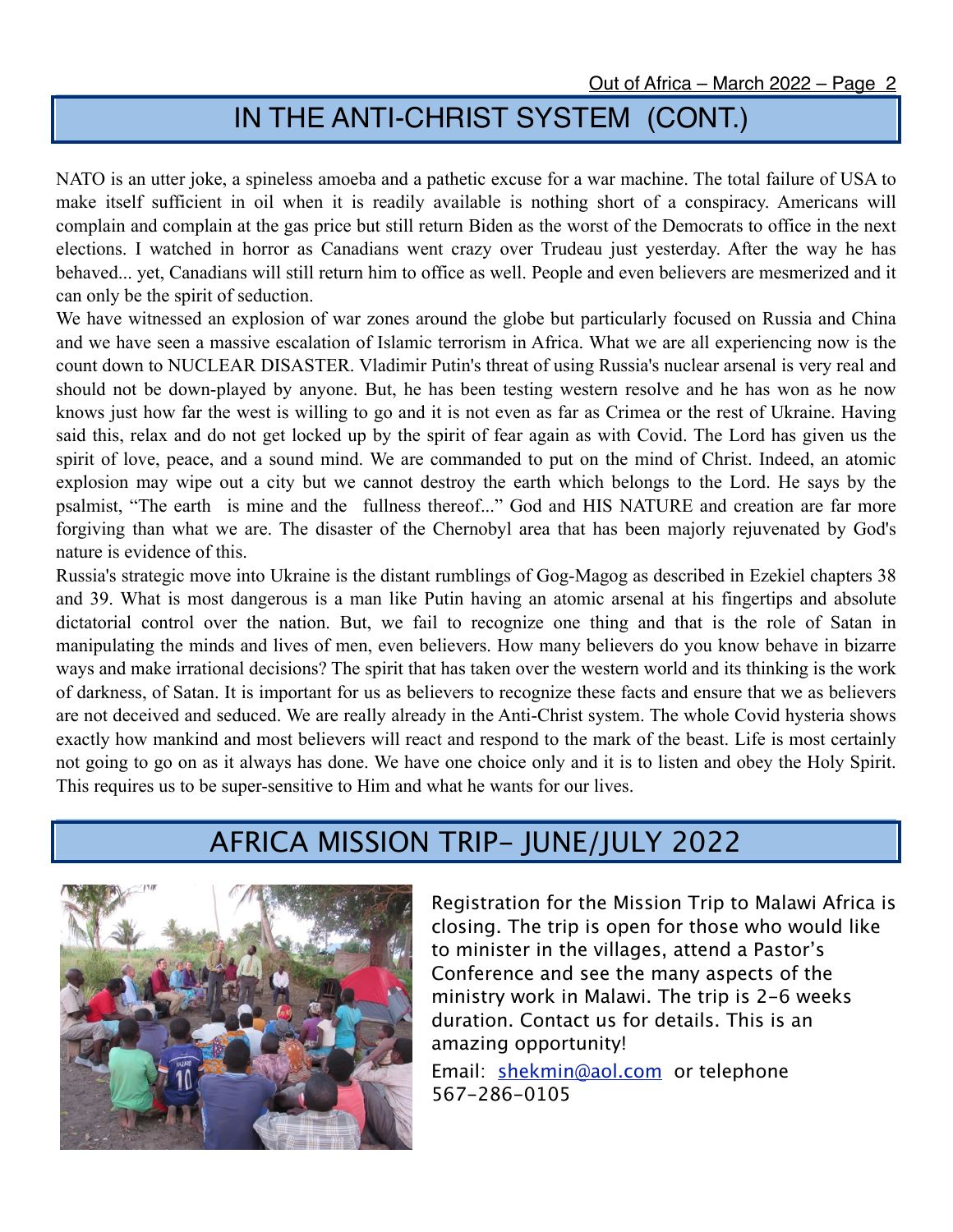# **KALIBU ELDERLY VILLAGE UPDATE**



 The Malawi rainy season is coming to a close and clearing and construction is beginning at the new site for the Elderly Cottage Village. Although supplies like cement are hard to purchase, the builders have begun to lay the foundations for the first eight houses. The layout has been modified to a Row House format to accommodate better living conditions. The foundations are nearly complete and construction is under way!

 There are many elderly waiting for their new cottages. The new site has been chosen to accommodate 100 houses for the many grannies and grandpas who are living alone and

in need of adequate housing, medical care and the close proximity to other elderly people in their community.

## FINLAND SPRING CONFERENCE

 Out of Africa Ministries in Finland held their annual Spring Conference. The group of faithful believers meet to share the Word of God, encourage one another and hear what the Lord is saying to the Church. One sister who attended wrote the following:

"It was so good to be together in the Out of Africa weekend Seminar in the atmosphere of praise and worship. It's so easy to be together, when the Holy Spirit unites us and we can connect more and more to the True Vine, Jesus Christ. Now, afterwards I understand what kind of diverse and abundant "meal" the Lord had prepared for us in the sharing of His Word. I feel that I was fed so well, I still feel content



after two weeks. God´s goodness and love is so amazing. There is nothing better than to gaze upon Him and fall in love with Him, and to adore Jesus."

Glory to God! Mrs. Paula K.